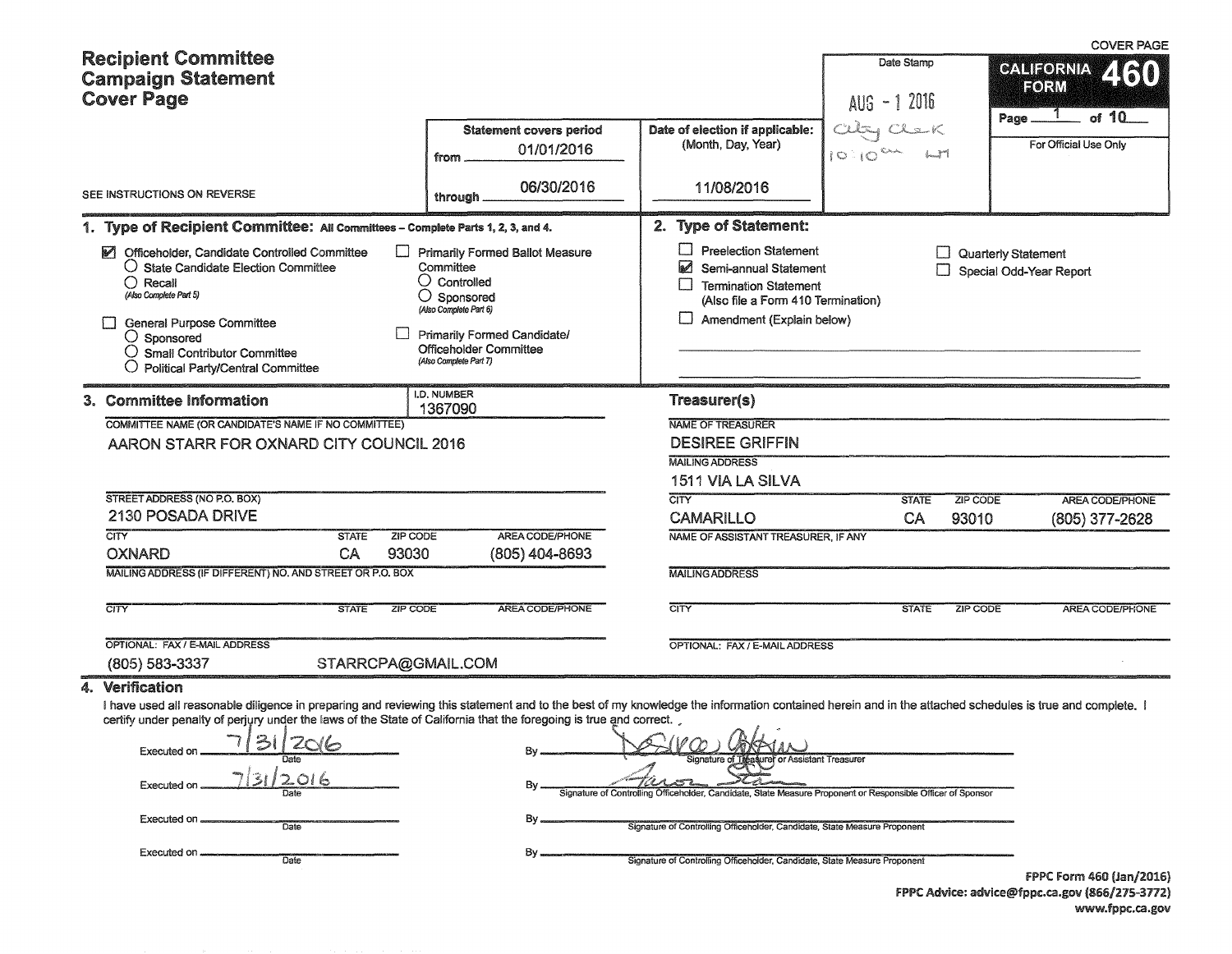## Recipient Committee Campaign Statement Cover Page - Part 2

### 5. Officeholder or Candidate Controlled Committee

| NAME OF OFFICEHOLDER OR CANDIDATE |  |
|-----------------------------------|--|
|-----------------------------------|--|

| AARON STARR |
|-------------|
|-------------|

|                                | OFFICE SOUGHT OR HELD (INCLUDE LOCATION AND DISTRICT NUMBER IF APPLICABLE) |
|--------------------------------|----------------------------------------------------------------------------|
| CITY OF OVNIADD COUNCIL MEMBER |                                                                            |

| <u>UILLUL UANAND UUUNUILIVILINULIN</u>             |                  |              |      |
|----------------------------------------------------|------------------|--------------|------|
| RESIDENTIAL/BUSINESS ADDRESS (NO. AND STREET) CITY |                  | <b>STATE</b> | ZIP. |
| 2130 POSADA DRIVE                                  | OXNARD, CA 93030 |              |      |

Related Committees Not Included in this Statement: List any committees not included in this statement that are controlled by you or are primarily formed to receive contributions or make expenditures on behalf of your candidacy.

| <b>COMMITTEE NAME</b>    |                              |          | I.D. NUMBER        |                       |
|--------------------------|------------------------------|----------|--------------------|-----------------------|
|                          |                              |          |                    |                       |
|                          |                              |          |                    |                       |
|                          |                              |          |                    |                       |
| <b>NAME OF TREASURER</b> |                              |          |                    | CONTROLLED COMMITTEE? |
|                          |                              |          | <b>T</b> YES       | I NO                  |
| <b>COMMITTEE ADDRESS</b> | STREET ADDRESS (NO P.O. BOX) |          |                    |                       |
|                          |                              |          |                    |                       |
|                          |                              |          |                    |                       |
| <b>CITY</b>              | <b>STATE</b>                 | ZIP CODE |                    | AREA CODE/PHONE       |
|                          |                              |          |                    |                       |
|                          |                              |          |                    |                       |
| <b>COMMITTEE NAME</b>    |                              |          | <b>I.D. NUMBER</b> |                       |
|                          |                              |          |                    |                       |
|                          |                              |          |                    |                       |
|                          |                              |          |                    |                       |
| <b>NAME OF TREASURER</b> |                              |          |                    | CONTROLLED COMMITTEE? |
|                          |                              |          | <b>T</b> YES       | I NO                  |
|                          |                              |          |                    |                       |
| <b>COMMITTEE ADDRESS</b> | STREET ADDRESS (NO P.O. BOX) |          |                    |                       |
|                          |                              |          |                    |                       |
| CITY                     | <b>STATE</b>                 | ZIP CODE |                    | AREA CODE/PHONE       |
|                          |                              |          |                    |                       |

#### COVER PAGE - PART 2

|      | <b>CALIFORNIA</b> |    |  |
|------|-------------------|----|--|
| Page |                   | ωŧ |  |

#### 6. Primarily Formed Ballot Measure Committee

NAME OF BALLOT MEASURE

| <b>JURISDICTION</b><br>BALLOT NO. OR LETTER<br>_____________________________ | 10000000000000000000000000<br><b>SUPPORT</b><br>'POSE |
|------------------------------------------------------------------------------|-------------------------------------------------------|
|------------------------------------------------------------------------------|-------------------------------------------------------|

Identify the controlling officeholder, candidate, or state measure proponent, if any.

NAME OF OFFICEHOLDER, CANDIDATE, OR PROPONENT

| ---                                                                                                                                             |                       |
|-------------------------------------------------------------------------------------------------------------------------------------------------|-----------------------|
| OFFICE SOUGHT OR HELD                                                                                                                           | I DISTRICT NO. IF ANY |
|                                                                                                                                                 |                       |
| ___________________<br>in the complete service of the service of the complete complete service and complete the complete service of th<br>_____ |                       |

7. Primarily Formed Candidate/Officeholder Committee List names of officeholder(s) or candidate(s) for which this committee is primarily formed.

| NAME OF OFFICEHOLDER OR CANDIDATE | OFFICE SOUGHT OR HELD | <b>SUPPORT</b><br>OPPOSE |
|-----------------------------------|-----------------------|--------------------------|
| NAME OF OFFICEHOLDER OR CANDIDATE | OFFICE SOUGHT OR HELD | <b>SUPPORT</b><br>OPPOSE |
| NAME OF OFFICEHOLDER OR CANDIDATE | OFFICE SOUGHT OR HELD | <b>SUPPORT</b><br>OPPOSE |
| NAME OF OFFICEHOLDER OR CANDIDATE | OFFICE SOUGHT OR HELD | <b>SUPPORT</b><br>OPPOSE |

Attach continuation sheets if necessary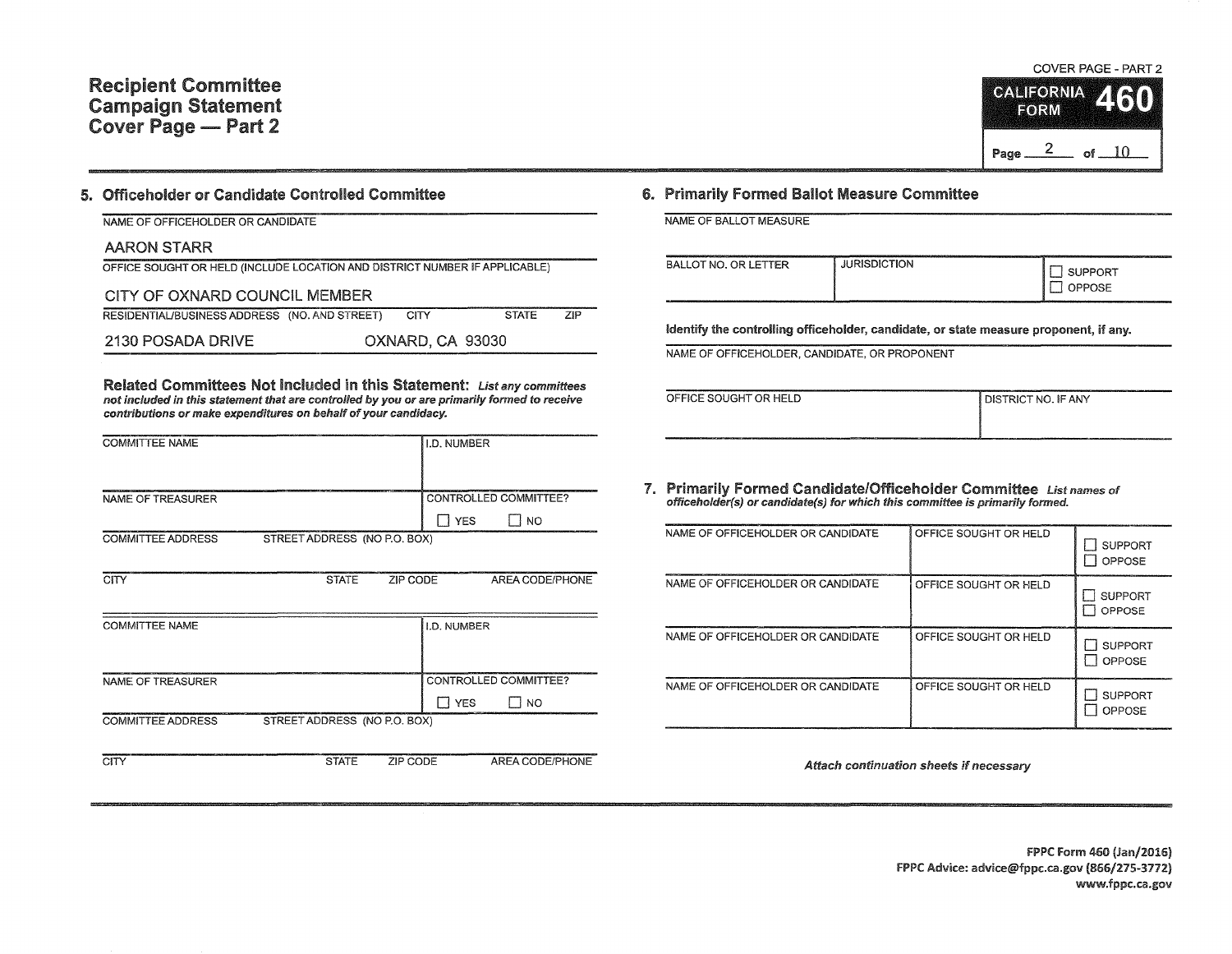| <b>Campaign Disclosure Statement</b><br><b>Summary Page</b>           |    | Amounts may be rounded<br>to whole dollars.<br>from        |       |                                                                                            |           |                                              | <b>SUMMARY PAGE</b>                                                                                                                                                                                                                                                                              |
|-----------------------------------------------------------------------|----|------------------------------------------------------------|-------|--------------------------------------------------------------------------------------------|-----------|----------------------------------------------|--------------------------------------------------------------------------------------------------------------------------------------------------------------------------------------------------------------------------------------------------------------------------------------------------|
|                                                                       |    |                                                            |       |                                                                                            |           | <b>Statement covers period</b><br>01/01/2016 | CALIFORNIA<br>2160<br>FORM                                                                                                                                                                                                                                                                       |
| SEE INSTRUCTIONS ON REVERSE                                           |    |                                                            |       |                                                                                            | through.  | 06/30/2016                                   | 3<br>10<br>$of_{-}$<br>Page _                                                                                                                                                                                                                                                                    |
| NAME OF FILER                                                         |    |                                                            |       |                                                                                            |           |                                              | I.D. NUMBER                                                                                                                                                                                                                                                                                      |
| AARON STARR FOR OXNARD CITY COUNCIL 2016                              |    |                                                            |       |                                                                                            |           |                                              | 1367090                                                                                                                                                                                                                                                                                          |
| <b>Contributions Received</b>                                         |    | Column A<br>TOTAL THIS PERIOD<br>(FROM ATTACHED SCHEDULES) |       | Column B<br><b>CALENDAR YEAR</b><br>TOTAL TO DATE                                          |           |                                              | <b>Calendar Year Summary for Candidates</b><br>Running in Both the State Primary and                                                                                                                                                                                                             |
|                                                                       |    | 7,980.00                                                   |       |                                                                                            | 7,980.00  | <b>General Elections</b>                     |                                                                                                                                                                                                                                                                                                  |
|                                                                       |    | 20,000.00                                                  |       |                                                                                            | 30,000.00 |                                              | 1/1 through 6/30<br>7/1 to Date                                                                                                                                                                                                                                                                  |
|                                                                       |    | 27,980.00                                                  |       |                                                                                            | 37,980.00 | 20. Contributions<br>Received                | $s \sim$ $s \sim$                                                                                                                                                                                                                                                                                |
|                                                                       |    | 0.00                                                       |       |                                                                                            | 0.00      | 21. Expenditures                             |                                                                                                                                                                                                                                                                                                  |
|                                                                       |    | 27,980.00                                                  |       | 37,980.00                                                                                  |           | Made                                         |                                                                                                                                                                                                                                                                                                  |
| <b>Expenditures Made</b>                                              |    |                                                            |       |                                                                                            |           | <b>Expenditure Limit Summary for State</b>   |                                                                                                                                                                                                                                                                                                  |
|                                                                       |    | 6,835.37                                                   |       |                                                                                            | 6,835.37  | <b>Candidates</b>                            |                                                                                                                                                                                                                                                                                                  |
|                                                                       |    | 0.00                                                       |       |                                                                                            | 0.00      |                                              |                                                                                                                                                                                                                                                                                                  |
|                                                                       |    | 6,835.37                                                   |       |                                                                                            | 6,835.37  |                                              | 22. Cumulative Expenditures Made*<br>(If Subject to Voluntary Expenditure Limit)                                                                                                                                                                                                                 |
|                                                                       |    | 0.00                                                       |       |                                                                                            | 0.00      | Date of Election                             | Total to Date                                                                                                                                                                                                                                                                                    |
|                                                                       |    | 0.00                                                       |       |                                                                                            | 0.00      | (mm/dd/yy)                                   |                                                                                                                                                                                                                                                                                                  |
|                                                                       |    | 6,835.37                                                   |       |                                                                                            | 6,835.37  |                                              | $\mathbb{S}$ and $\mathbb{S}$ and $\mathbb{S}$ and $\mathbb{S}$ and $\mathbb{S}$ and $\mathbb{S}$ and $\mathbb{S}$ and $\mathbb{S}$ and $\mathbb{S}$ and $\mathbb{S}$ and $\mathbb{S}$ and $\mathbb{S}$ and $\mathbb{S}$ and $\mathbb{S}$ and $\mathbb{S}$ and $\mathbb{S}$ and $\mathbb{S}$ and |
| <b>Current Cash Statement</b>                                         |    |                                                            |       |                                                                                            |           |                                              |                                                                                                                                                                                                                                                                                                  |
| 12. Beginning Cash Balance  Previous Summary Page, Line 16 \$         |    | 5,889.34                                                   |       | To calculate Column B.                                                                     |           |                                              |                                                                                                                                                                                                                                                                                                  |
|                                                                       |    | 27,980.00                                                  |       | add amounts in Column<br>A to the corresponding                                            |           |                                              |                                                                                                                                                                                                                                                                                                  |
|                                                                       |    | .02                                                        |       | amounts from Column B                                                                      |           | reported in Column B.                        | *Amounts in this section may be different from amounts                                                                                                                                                                                                                                           |
|                                                                       |    | 6,835.37                                                   |       | of your last report. Some<br>amounts in Column A may                                       |           |                                              |                                                                                                                                                                                                                                                                                                  |
| 16. ENDING CASH BALANCE Add Lines 12 + 13 + 14, then subtract Line 15 | S  | 27,033.99                                                  |       | be negative figures that                                                                   |           |                                              |                                                                                                                                                                                                                                                                                                  |
| If this is a termination statement, Line 16 must be zero.             |    |                                                            |       | should be subtracted from<br>previous period amounts. If<br>this is the first report being |           |                                              |                                                                                                                                                                                                                                                                                                  |
|                                                                       |    | 0.00                                                       |       | filed for this calendar year,<br>only carry over the amounts                               |           |                                              |                                                                                                                                                                                                                                                                                                  |
| <b>Cash Equivalents and Outstanding Debts</b>                         |    |                                                            | any). | from Lines 2, 7, and 9 (if                                                                 |           |                                              |                                                                                                                                                                                                                                                                                                  |
|                                                                       | s. | 0.00                                                       |       |                                                                                            |           |                                              |                                                                                                                                                                                                                                                                                                  |
| 19. Outstanding Debts Add Line 2 + Line 9 in Column B above           | S. | 30,000.00                                                  |       |                                                                                            |           |                                              | FPPC Form 460 (Jan/2016)                                                                                                                                                                                                                                                                         |
|                                                                       |    |                                                            |       |                                                                                            |           |                                              | FPPC Advice: advice@fppc.ca.gov (866/275-3772)                                                                                                                                                                                                                                                   |

FPPC Advice: advice@fppc.ca.gov (866/275-3772) www.fppc.ca.gov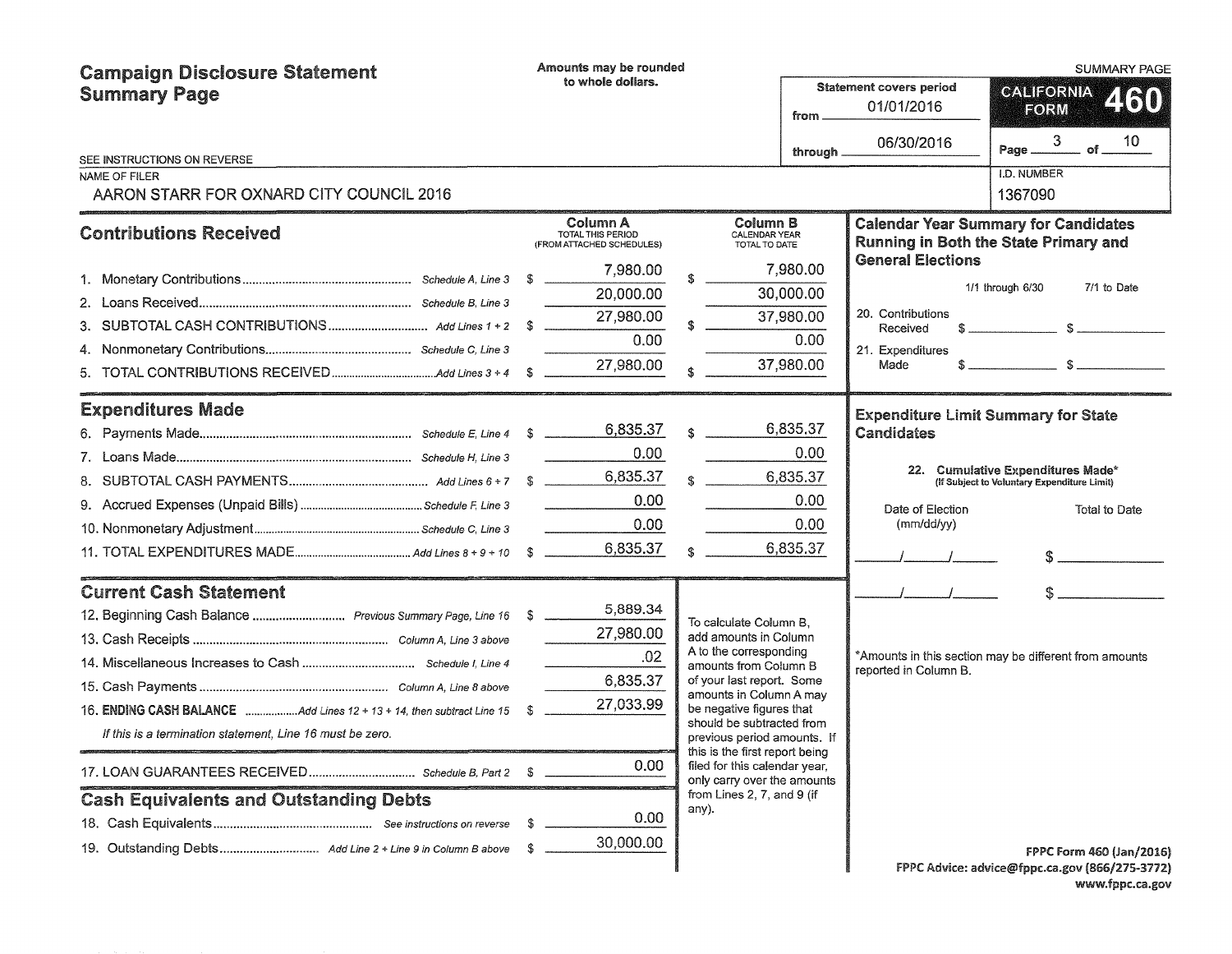# Schedule A and the Contract of the Contract of Amounts may be rounded

| <b>Monetary Contributions Received</b><br>SEE INSTRUCTIONS ON REVERSE |                                                                                                                                             |                                                                        | to whole dollars.                                                                                   | <b>Statement covers period</b><br>from<br>through | 01/01/2016<br>06/30/2016                                         | CALIFORNIA<br>460<br>FORM<br>4<br>. of $_{-}$ $10$<br>Page               |  |
|-----------------------------------------------------------------------|---------------------------------------------------------------------------------------------------------------------------------------------|------------------------------------------------------------------------|-----------------------------------------------------------------------------------------------------|---------------------------------------------------|------------------------------------------------------------------|--------------------------------------------------------------------------|--|
| NAME OF FILER                                                         |                                                                                                                                             |                                                                        |                                                                                                     |                                                   |                                                                  | I.D. NUMBER                                                              |  |
|                                                                       | AARON STARR FOR OXNARD CITY COUNCIL 2016                                                                                                    |                                                                        |                                                                                                     |                                                   |                                                                  | 1367090                                                                  |  |
| DATE<br><b>RECEIVED</b>                                               | FULL NAME, STREET ADDRESS AND ZIP CODE OF CONTRIBUTOR<br>(IF COMMITTEE, ALSO ENTER I.D. NUMBER)                                             | <b>CONTRIBUTOR</b><br>CODE *                                           | IF AN INDIVIDUAL, ENTER<br>OCCUPATION AND EMPLOYER<br>(IF SELF-EMPLOYED, ENTER NAME<br>OF BUSINESS) | <b>AMOUNT</b><br><b>RECEIVED THIS</b><br>PERIOD   | CUMULATIVE TO DATE<br><b>CALENDAR YEAR</b><br>(JAN. 1 - DEC. 31) | PER ELECTION<br>TO DATE<br>(IF REQUIRED)                                 |  |
| 06/11/16                                                              | <b>DANIEL WIENER</b><br>4250 YUKON AVE.<br>SIMI VALLEY, CA 93063                                                                            | <b>ZIND</b><br>$\Box$ COM<br>Потн<br>$\Box$ PTY<br>$\Box$ SCC          | <b>ELECTRONIC</b><br><b>ENGINEER</b><br><b>NORTHROP</b><br><b>GRUMMAN</b>                           | 1,000.00                                          | 1,000.00                                                         |                                                                          |  |
| 06/12/16                                                              | <b>GARY JOHNSON</b><br>2001 PARKER LN, #134<br>AUSTIN, TX 78741                                                                             | <b>ZIND</b><br>Псом<br>$\Box$ OTH<br>$\Box$ PTY<br>$\Box$ scc          | <b>INVESTOR</b><br><b>SELF-EMPLOYED</b>                                                             | 100.00                                            | 100.00                                                           |                                                                          |  |
| 06/12/16                                                              | <b>GEORGE PHILLIES</b><br>48 HANCOCK DRIVE<br>WORCHESTER, MA 01609                                                                          | <b>MIND</b><br>$\square$ COM<br>□отн<br>$\square$ PTY<br>$\square$ scc | <b>RETIRED</b>                                                                                      | 100.00                                            | 100.00                                                           |                                                                          |  |
| 06/19/16                                                              | <b>MIKE BINKLEY</b><br>5125 BRAZO<br>LAGUNA WOODS, CA 92637                                                                                 | ⊠IND<br>$\Box$ COM<br>$\Box$ OTH<br>$\Box$ PTY<br>$\sqcap$ scc         | <b>INVESTOR</b><br>SELF-EMPLOYED                                                                    | 200.00                                            | 200.00                                                           |                                                                          |  |
| 06/19/16                                                              | <b>GUY MCLENDON</b><br>327 ANN AVE.<br>SULPHUR, LA 70663                                                                                    | <b>MIND</b><br>$\Box$ COM<br>Потн<br>$\Box$ PTY<br>$\Box$ scc          | <b>ENGINEER</b><br><b>CITGO</b>                                                                     | 250.00                                            | 250.00                                                           |                                                                          |  |
|                                                                       |                                                                                                                                             |                                                                        | <b>SUBTOTAL \$</b>                                                                                  | 1,650.00                                          |                                                                  |                                                                          |  |
|                                                                       | <b>Schedule A Summary</b>                                                                                                                   |                                                                        |                                                                                                     |                                                   |                                                                  | *Contributor Codes                                                       |  |
|                                                                       | 1. Amount received this period - itemized monetary contributions.                                                                           |                                                                        |                                                                                                     | 7,800.00                                          |                                                                  | IND - Individual<br>COM - Recipient Committee<br>(other than PTY or SCC) |  |
|                                                                       | 2. Amount received this period - unitemized monetary contributions of less than \$100 \$                                                    |                                                                        |                                                                                                     | 180.00                                            |                                                                  | OTH - Other (e.g., business entity)                                      |  |
|                                                                       | 3. Total monetary contributions received this period.<br>(Add Lines 1 and 2. Enter here and on the Summary Page, Column A, Line 1.)TOTAL \$ |                                                                        |                                                                                                     | 7,980.00                                          |                                                                  | PTY - Political Party<br>SCC - Small Contributor Committee               |  |

f PPC form 460 (Jan/2016) FPPC Advice: advice@fppc.ca.gov (866/275-3772) www.fppc.ca.gov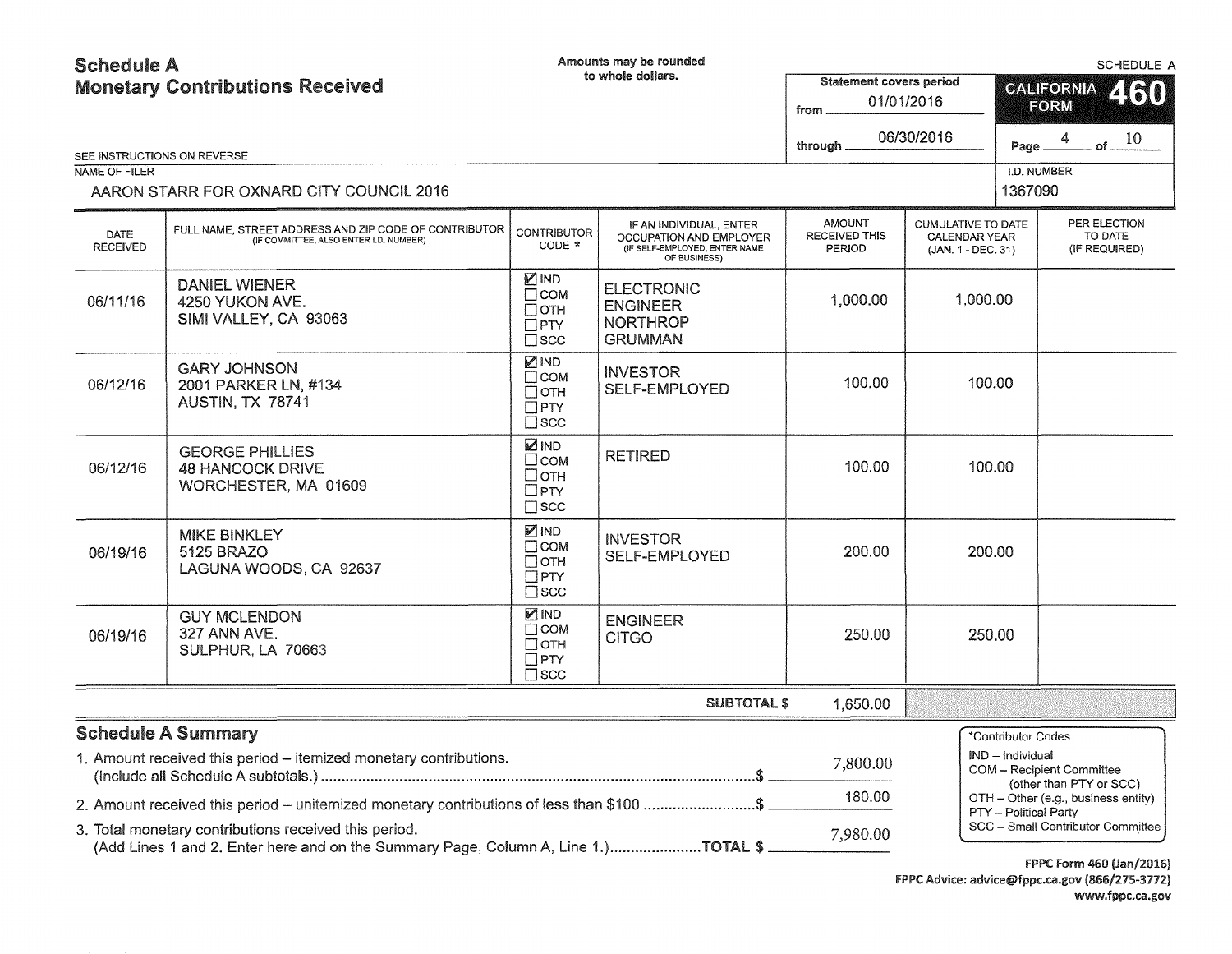| <b>Schedule A (Continuation Sheet)</b><br><b>Monetary Contributions Received</b><br>NAME OF FILER<br>AARON STARR FOR OXNARD CITY COUNCIL 2016 |                                                                                                 | Amounts may be rounded<br>to whole dollars.                            |                                                                                                     | <b>Statement covers period</b><br>01/01/2016<br>from<br>through | 06/30/2016                                                              | SCHEDULE A (CONT.)<br><b>CALIFORNIA</b><br>460<br>FORM<br>of $10$<br>Page $\underline{\hspace{1em}\phantom{1}}^{5}$<br><b>I.D. NUMBER</b><br>1367090 |                                          |
|-----------------------------------------------------------------------------------------------------------------------------------------------|-------------------------------------------------------------------------------------------------|------------------------------------------------------------------------|-----------------------------------------------------------------------------------------------------|-----------------------------------------------------------------|-------------------------------------------------------------------------|------------------------------------------------------------------------------------------------------------------------------------------------------|------------------------------------------|
| <b>DATE</b><br><b>RECEIVED</b>                                                                                                                | FULL NAME. STREET ADDRESS AND ZIP CODE OF CONTRIBUTOR<br>(IF COMMITTEE, ALSO ENTER I.D. NUMBER) | <b>CONTRIBUTOR</b><br>$CODE *$                                         | IF AN INDIVIDUAL, ENTER<br>OCCUPATION AND EMPLOYER<br>(IF SELF-EMPLOYED, ENTER NAME<br>OF BUSINESS) | <b>AMOUNT</b><br><b>RECEIVED THIS</b><br>PERIOD                 | <b>CUMULATIVE TO DATE</b><br><b>CALENDAR YEAR</b><br>(JAN. 1 - DEC. 31) |                                                                                                                                                      | PER ELECTION<br>TO DATE<br>(IF REQUIRED) |
| 06/19/16                                                                                                                                      | <b>GEORGE MILLER</b><br>2041 JAMESTOWN WAY<br>OXNARD, CA 93035                                  | <b>MIND</b><br>$\Box$ COM<br>$\Box$ OTH<br>$\Box$ PTY<br>$\square$ scc | <b>RETIRED</b>                                                                                      | 100.00                                                          | 100.00                                                                  |                                                                                                                                                      |                                          |
| 06/25/16                                                                                                                                      | <b>PATRICK WALSH</b><br>2800 STURGIS RD<br>OXNARD, CA 93030                                     | <b>MIND</b><br>$\Box$ COM<br>$\Box$ OTH<br>$\Box$ PTY<br>$\square$ scc | <b>ATTORNEY</b><br><b>HAAS AUTOMATION</b>                                                           | 1,000.00                                                        | 1,000.00                                                                |                                                                                                                                                      |                                          |
| 06/26/26                                                                                                                                      | <b>ROBERT DONALDSON</b><br>PO BOX 87422<br>SAN DIEGO, CA 92138                                  | <b>MIND</b><br>$\Box$ COM<br>$\Box$ OTH<br>$\Box$ PTY<br>$\square$ scc | <b>RETIRED</b>                                                                                      | 500.00                                                          | 500.00                                                                  |                                                                                                                                                      |                                          |
| 06/30/16                                                                                                                                      | <b>BRIAN HOLTZ</b><br>12800 LA CRESTA DRIVE<br>LOS ALTOS HILLS, CA 94022-2539                   | <b>MIND</b><br>$\square$ COM<br>□отн<br>$\square$ PTY<br>$\square$ scc | <b>SOFTWARE ENGINEER</b><br>KABAM                                                                   | 250.00                                                          | 250.00                                                                  |                                                                                                                                                      |                                          |
| 06/30/16                                                                                                                                      | <b>JOE COBB</b><br>PO BOX 1855<br>GLENDALE, AZ 85311                                            | <b>MIND</b><br>$\Box$ COM<br>$\Box$ OTH<br>$\square$ PTY<br>$\Box$ SCC | <b>RETIRED</b>                                                                                      | 100.00                                                          | 100.00                                                                  |                                                                                                                                                      |                                          |
|                                                                                                                                               |                                                                                                 |                                                                        | <b>SUBTOTAL \$</b>                                                                                  | 1,950.00                                                        |                                                                         |                                                                                                                                                      |                                          |

\*Contributor Codes IND - Individual COM - Recipient Committee (other than PTY or SCC) OTH - Other (e.g., business entity) PTY - Political Party SCC - Small Contributor Committee

..,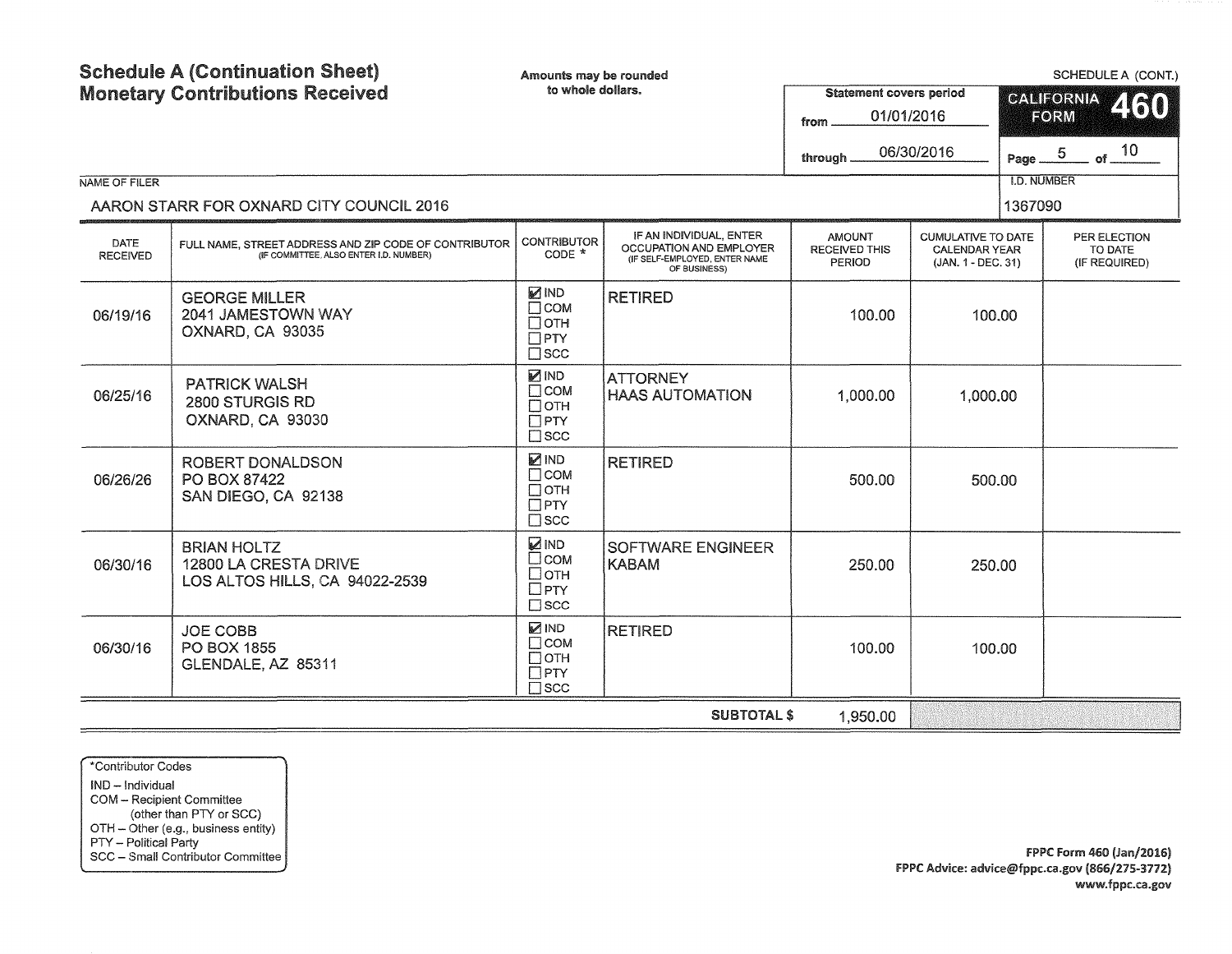| <b>Schedule A (Continuation Sheet)</b><br><b>Monetary Contributions Received</b><br>NAME OF FILER |                                                                                                 | Amounts may be rounded<br>to whole dollars.                               |                                                                                                     | <b>Statement covers period</b><br>01/01/2016<br>from<br>06/30/2016<br>through |                                                                         |         | SCHEDULE A (CONT.)<br><b>CALIFORNIA</b><br>460<br>FORM<br>$-$ of $ 10$<br>$6 \overline{6}$<br>Page _<br><b>I.D. NUMBER</b> |  |
|---------------------------------------------------------------------------------------------------|-------------------------------------------------------------------------------------------------|---------------------------------------------------------------------------|-----------------------------------------------------------------------------------------------------|-------------------------------------------------------------------------------|-------------------------------------------------------------------------|---------|----------------------------------------------------------------------------------------------------------------------------|--|
|                                                                                                   | AARON STARR FOR OXNARD CITY COUNCIL 2016                                                        |                                                                           |                                                                                                     |                                                                               |                                                                         | 1367090 |                                                                                                                            |  |
| <b>DATE</b><br><b>RECEIVED</b>                                                                    | FULL NAME, STREET ADDRESS AND ZIP CODE OF CONTRIBUTOR<br>(IF COMMITTEE, ALSO ENTER I.D. NUMBER) | <b>CONTRIBUTOR</b><br>$CODE *$                                            | IF AN INDIVIDUAL, ENTER<br>OCCUPATION AND EMPLOYER<br>(IF SELF-EMPLOYED, ENTER NAME<br>OF BUSINESS) | <b>AMOUNT</b><br><b>RECEIVED THIS</b><br>PERIOD                               | <b>CUMULATIVE TO DATE</b><br><b>CALENDAR YEAR</b><br>(JAN. 1 - DEC. 31) |         | PER ELECTION<br>TO DATE<br>(IF REQUIRED)                                                                                   |  |
| 06/30/16                                                                                          | ASPEN AG HELICOPTERS, INC<br>2899 W. 5TH ST.<br>OXNARD, CA 93030                                | $\Box$ IND<br><b>MCOM</b><br>$\Box$ OTH<br>$\Box$ PTY<br>$\square$ scc    |                                                                                                     | 1,000.00                                                                      | 1,000.00                                                                |         |                                                                                                                            |  |
| 06/30/16                                                                                          | <b>AUDREY CARLAN</b><br>4951 ROCKVALLEY RD.<br>RANCHO PALOS VERDES, CA 90275                    | ☑IND<br>$\Box$ COM<br>$\Box$ OTH<br>$\Box$ PTY<br>$\square$ scc           | <b>RETIRED</b>                                                                                      | 200.00                                                                        | 200.00                                                                  |         |                                                                                                                            |  |
| 06/30/16                                                                                          | <b>CHARLES W MCLAUGHLIN</b><br>2230 GREENCASTLE LN.<br>OXNARD, CA 93035                         | <b>MIND</b><br>$\Box$ COM<br>$\Box$ OTH<br>$\square$ PTY<br>$\square$ scc | <b>PILOT</b><br><b>ASPEN AG</b><br>HELICOPTERS, INC.                                                | 1,000.00                                                                      | 1,000.00                                                                |         |                                                                                                                            |  |
| 06/30/16                                                                                          | DAVID W ADAMS<br>10474 SANTA MONICA BLVD, STE 200<br>LOS ANGELES, CA 90025-0509                 | <b>ZIND</b><br>□сом<br>□отн<br>$\Box$ PTY<br>$\square$ scc                | <b>TAX DIRECTOR</b><br><b>CBIZ SOUTHERN</b><br><b>CALIFORNIA LLC</b>                                | 1,500.000                                                                     | 1,500.00                                                                |         |                                                                                                                            |  |
| 06/30/16                                                                                          | <b>JAMES P GRAY</b><br>2531 CRESTVIEW DRIVE<br>NEWPORT BEACH, CA 92663                          | <b>MIND</b><br>$\Box$ COM<br>$\Box$ OTH<br>$\Box$ PTY<br>$\sqcap$ scc     | <b>MEDIATOR</b><br><b>ADR SERVICES INC</b>                                                          | 500.00                                                                        | 500.00                                                                  |         |                                                                                                                            |  |
|                                                                                                   |                                                                                                 |                                                                           | <b>SUBTOTAL \$</b>                                                                                  | 4,200.00                                                                      |                                                                         |         |                                                                                                                            |  |

\*Contributor Codes IND - Individual COM - Recipient Committee (other than PTY or SCC) OTH - Other (e.g., business entity) PTY - Political Party SCC - Small Contributor Committee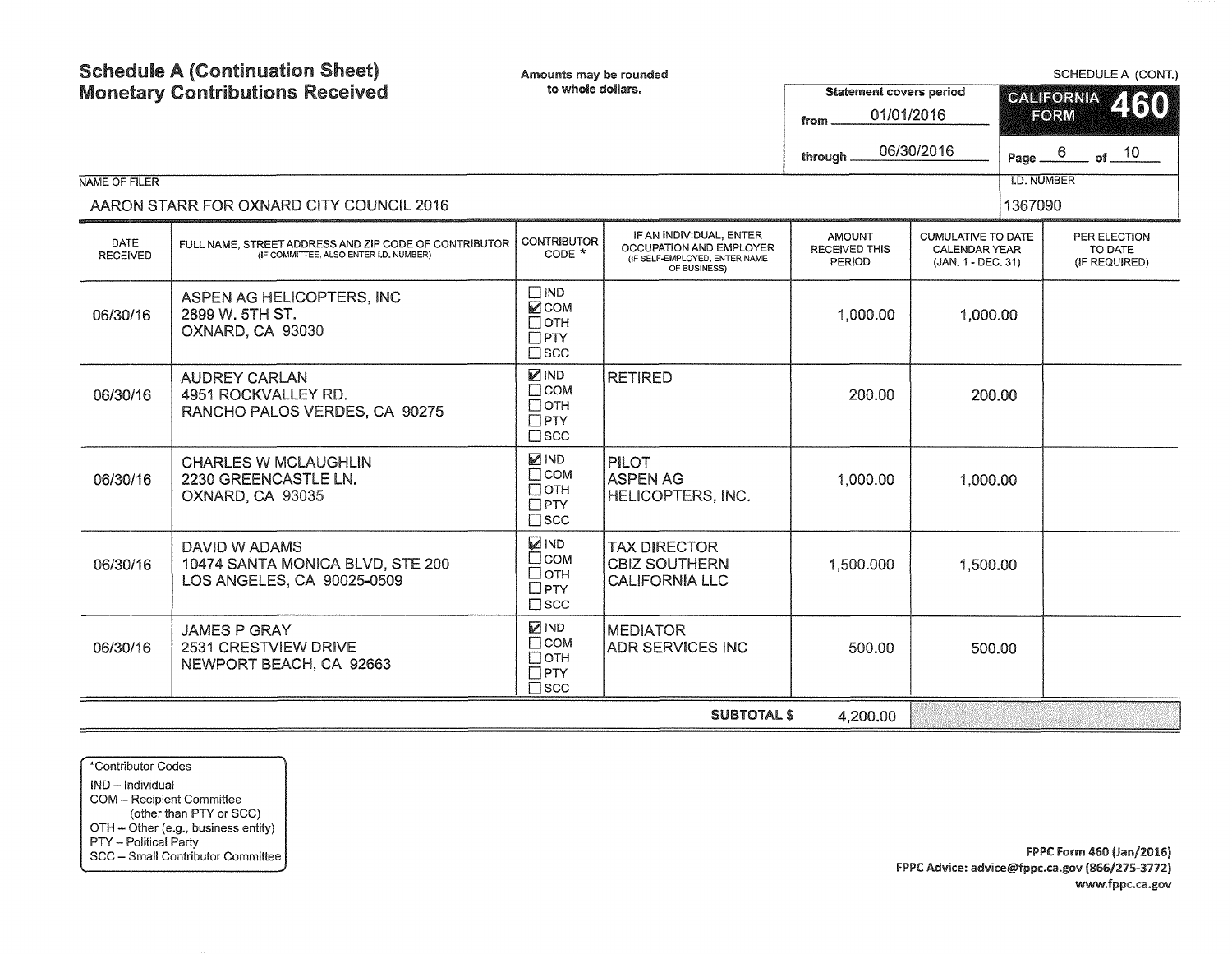|                                                                                                                                                                                                                              |                                                                                                            | Amounts may be rounded                                                         |                                                               |                                                         |                                                                           |                                                             |                                                                                                                                                   | SCHEDULE B - PART 1                                                    |  |
|------------------------------------------------------------------------------------------------------------------------------------------------------------------------------------------------------------------------------|------------------------------------------------------------------------------------------------------------|--------------------------------------------------------------------------------|---------------------------------------------------------------|---------------------------------------------------------|---------------------------------------------------------------------------|-------------------------------------------------------------|---------------------------------------------------------------------------------------------------------------------------------------------------|------------------------------------------------------------------------|--|
| Schedule B - Part 1                                                                                                                                                                                                          |                                                                                                            | to whole dollars.                                                              |                                                               |                                                         | <b>Statement covers period</b>                                            |                                                             | <b>CALIFORNIA</b>                                                                                                                                 | 460                                                                    |  |
| <b>Loans Received</b>                                                                                                                                                                                                        |                                                                                                            |                                                                                |                                                               |                                                         | from                                                                      | 01/01/2016                                                  | FORM                                                                                                                                              |                                                                        |  |
|                                                                                                                                                                                                                              |                                                                                                            |                                                                                |                                                               |                                                         |                                                                           | 06/30/2016                                                  | $\overline{7}$                                                                                                                                    | of $10$                                                                |  |
| SEE INSTRUCTIONS ON REVERSE                                                                                                                                                                                                  |                                                                                                            |                                                                                |                                                               |                                                         | through.                                                                  |                                                             | Page.                                                                                                                                             |                                                                        |  |
| NAME OF FILER                                                                                                                                                                                                                |                                                                                                            |                                                                                |                                                               |                                                         |                                                                           |                                                             | I.D. NUMBER                                                                                                                                       |                                                                        |  |
| AARON STARR FOR OXNARD CITY COUNCIL 2016                                                                                                                                                                                     |                                                                                                            |                                                                                |                                                               |                                                         |                                                                           |                                                             | 1367090                                                                                                                                           |                                                                        |  |
| FULL NAME, STREET ADDRESS AND ZIP CODE<br>OF LENDER<br>(IF COMMITTEE, ALSO ENTER I.D. NUMBER)                                                                                                                                | IF AN INDIVIDUAL, ENTER<br><b>OCCUPATION AND EMPLOYER</b><br>(IF SELF-EMPLOYED, ENTER<br>NAME OF BUSINESS) | (a)<br><b>OUTSTANDING</b><br><b>BALANCE</b><br><b>BEGINNING THIS</b><br>PERIOD | (p)<br><b>AMOUNT</b><br><b>RECEIVED THIS</b><br><b>PERIOD</b> | (c)<br><b>AMOUNT PAID</b><br>OR FORGIVEN<br>THIS PERIOD | (d)<br>OUTSTANDING<br><b>BALANCE AT</b><br><b>CLOSE OF THIS</b><br>PERIOD | (e)<br><b>INTEREST</b><br><b>PAID THIS</b><br><b>PERIOD</b> | (0)<br><b>ORIGINAL</b><br>AMOUNT OF<br>LOAN                                                                                                       | $\overline{S}$<br><b>CUMULATIVE</b><br><b>CONTRIBUTIONS</b><br>TO DATE |  |
| AARON STARR<br>2130 POSADA DRIVE<br>OXNARD, CA 93030                                                                                                                                                                         | <b>CONTROLLER</b><br><b>HAAS AUTOMATION</b>                                                                |                                                                                |                                                               | $\square$ PAID<br><b>T</b> FORGIVEN                     | \$30,000.00                                                               | $\frac{9}{6}$<br>RATE                                       | $s$ 10,000.                                                                                                                                       | <b>CALENDAR YEAR</b><br>$\frac{20,00.00}{2}$<br>PER ELECTION**         |  |
| $T_{\mathbb{Z}}$ IND<br>$\Box$ COM $\Box$ OTH $\Box$ PTY $\Box$ SCC                                                                                                                                                          |                                                                                                            | $\frac{1}{2}$ 10,000.00                                                        | ,20,000.00                                                    |                                                         | DATE DUE                                                                  |                                                             | <u>10/30/14</u><br>DATE INCURRED                                                                                                                  | $\frac{1}{2}30,000.00$                                                 |  |
|                                                                                                                                                                                                                              |                                                                                                            |                                                                                |                                                               | $\Box$ PAID<br>$\Box$ FORGIVEN                          |                                                                           | RATE                                                        |                                                                                                                                                   | <b>CALENDAR YEAR</b><br>PER ELECTION**                                 |  |
| $\mathsf{T} \square$ IND<br>$\Box$ COM $\Box$ OTH $\Box$ PTY $\Box$ SCC                                                                                                                                                      |                                                                                                            |                                                                                |                                                               |                                                         | DATE DUE                                                                  |                                                             | DATE INCURRED                                                                                                                                     |                                                                        |  |
|                                                                                                                                                                                                                              |                                                                                                            |                                                                                |                                                               | $\Box$ PAID<br><b>FORGIVEN</b>                          |                                                                           | RATE                                                        |                                                                                                                                                   | CALENDAR YEAR<br>PER ELECTION**                                        |  |
| $^{\dagger}$ ם חו<br>$\Box$ COM $\Box$ OTH $\Box$ PTY $\Box$ SCC                                                                                                                                                             |                                                                                                            |                                                                                |                                                               |                                                         | DATE DUE                                                                  |                                                             | DATE INCURRED                                                                                                                                     |                                                                        |  |
|                                                                                                                                                                                                                              |                                                                                                            | <b>SUBTOTALS \$ 20,000.00 \$</b>                                               |                                                               |                                                         | $$30,000.00$ \$                                                           |                                                             |                                                                                                                                                   |                                                                        |  |
| <b>Schedule B Summary</b>                                                                                                                                                                                                    |                                                                                                            |                                                                                |                                                               |                                                         |                                                                           | (Enter (e) on<br>Schedule E, Line 3)                        |                                                                                                                                                   |                                                                        |  |
|                                                                                                                                                                                                                              |                                                                                                            |                                                                                |                                                               |                                                         | 20 000 00                                                                 |                                                             |                                                                                                                                                   |                                                                        |  |
| (Total Column (b) plus unitemized loans of less than \$100.)<br><u>0.00 - </u><br>(Total Column (c) plus loans under \$100 paid or forgiven.)<br>(Include loans paid by a third party that are also itemized on Schedule A.) |                                                                                                            |                                                                                |                                                               |                                                         |                                                                           |                                                             | <b>†Contributor Codes</b><br>IND - Individual<br><b>COM</b> - Recipient Committee<br>OTH - Other (e.g., business entity)<br>PTY - Political Party | (other than PTY or SCC)                                                |  |
| Enter the net here and on the Summary Page, Column A, Line 2.                                                                                                                                                                |                                                                                                            |                                                                                |                                                               |                                                         | 20,000,00<br>(May be a negative number)                                   |                                                             | SCC - Small Contributor Committee                                                                                                                 |                                                                        |  |
| *Amounts forgiven or paid by another party also must be reported on Schedule A.<br>** If required.                                                                                                                           |                                                                                                            |                                                                                |                                                               |                                                         |                                                                           |                                                             | FPPC Advice: advice@fppc.ca.gov (866/275-3772)                                                                                                    | FPPC Form 460 (Jan/2016)                                               |  |

www.fppc.ca.gov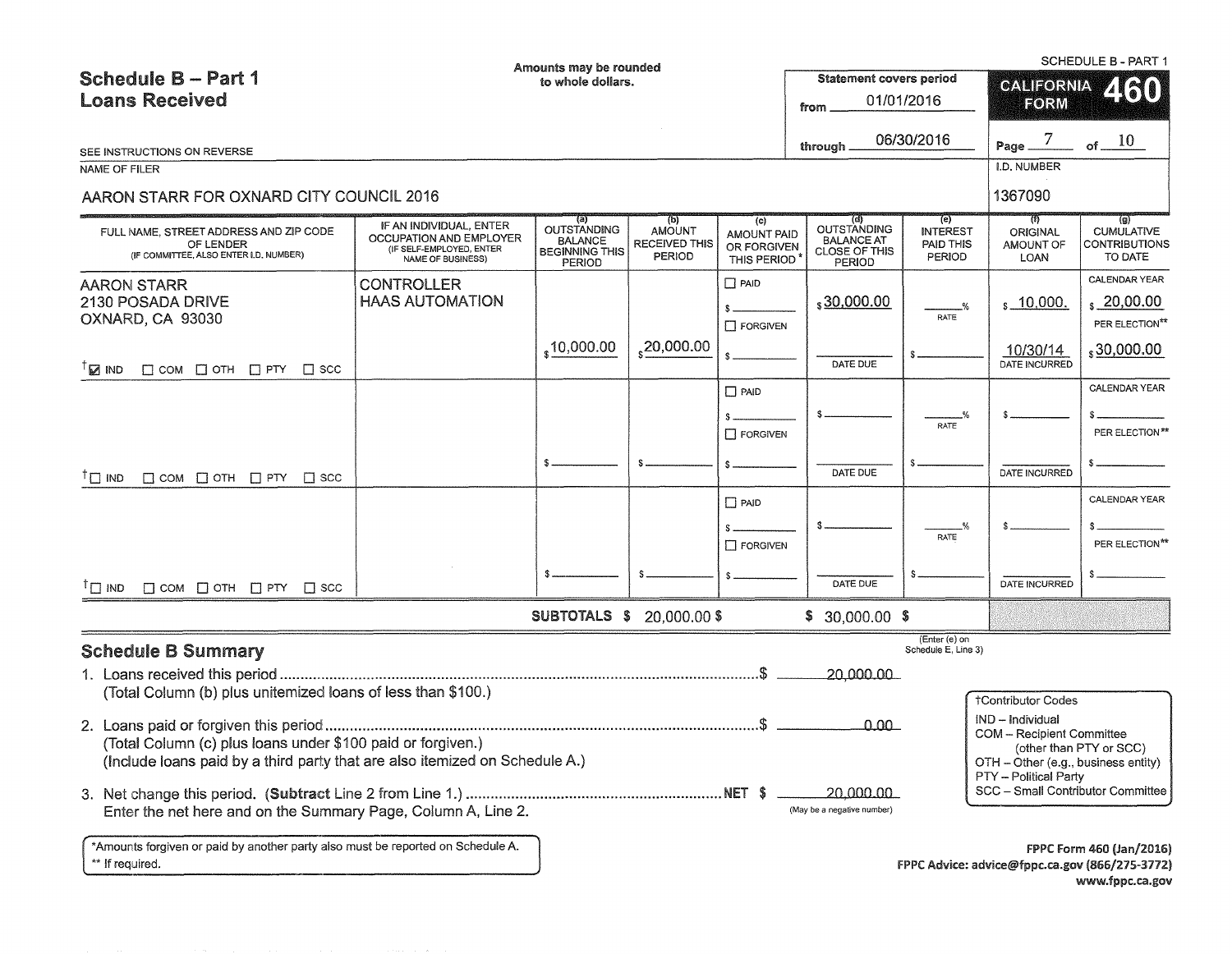| <b>Schedule E</b><br><b>Payments Made</b>    | Amounts may be rounded<br>to whole dollars.                                                                                                                  | <b>Statement covers period</b><br>01/01/2016<br>from | <b>SCHEDULE E</b><br>CALIFORNIA 460<br>HORM |
|----------------------------------------------|--------------------------------------------------------------------------------------------------------------------------------------------------------------|------------------------------------------------------|---------------------------------------------|
| SEE INSTRUCTIONS ON REVERSE<br>NAME OF FILER |                                                                                                                                                              | 06/30/2016<br>through.                               | Page<br><b>I.D. NUMBER</b>                  |
| AARON STARR FOR OXNARD CITY COUNCIL 2016     |                                                                                                                                                              |                                                      | 1367090                                     |
| CMP campaign paraphernalia/misc.             | CODES: If one of the following codes accurately describes the payment, you may enter the code. Otherwise, describe the payment.<br>MBR member communications | radio airtime and production costs<br>RAD            |                                             |

CMP campaign paraphernalia/misc. CNS campaign consultants CTB contribution (explain nonmonetary)\* CVC civic donations FIL candidate filing/ballot fees FND fundraising events IND independent expenditure supporting/opposing others (explain)\* LEG legal defense LIT campaign literature and mailings MTG meetings and appearances OFC office expenses PET petition circulating PHO phone banks POL polling and survey research POS postage, delivery and messenger services PRO professional services (legal, accounting) PRT print ads RFD returned contributions SAL campaign workers' salaries TEL t.v. or cable airtime and production costs TRC candidate travel, lodging, and meals TRS staff/spouse travel, lodging, and meals TSF transfer between committees of the same candidate/sponsor VOT voter registration WEB information technology costs (internet, e-mail)

| NAME AND ADDRESS OF PAYEE<br>(IF COMMITTEE, ALSO ENTER I.D. NUMBER)              | OR<br>CODE | DESCRIPTION OF PAYMENT | AMOUNT PAID |
|----------------------------------------------------------------------------------|------------|------------------------|-------------|
| ACCURATE APPEND INC.<br>227 BELLEVUE WAY NE #886<br>BELLEVUE, WA 98004           | <b>WEB</b> |                        | 1,685.18    |
| DATAVALIDATION.COM<br>75 5TH ST. NW SUITE 207<br>ATLANTA, GA 30308               | <b>WEB</b> |                        | 129.28      |
| DESIREE GRIFFIN DBA TEAM BOOKKEEPING<br>1511 VIA LA SILVA<br>CAMARILLO, CA 93010 | <b>PRO</b> |                        | 147.50      |

\* Payments that are contributions or independent expenditures must also be summarized on Schedule D.

# SUBTOTAL\$ 1,961.96

# Schedule E Summary

|                                                                                                                             | 6.683.36 |
|-----------------------------------------------------------------------------------------------------------------------------|----------|
|                                                                                                                             | 152.0    |
|                                                                                                                             | 0.00     |
| 4. Total payments made this period. (Add Lines 1, 2, and 3. Enter here and on the Summary Page, Column A, Line 6.) TOTAL \$ | 6,835.37 |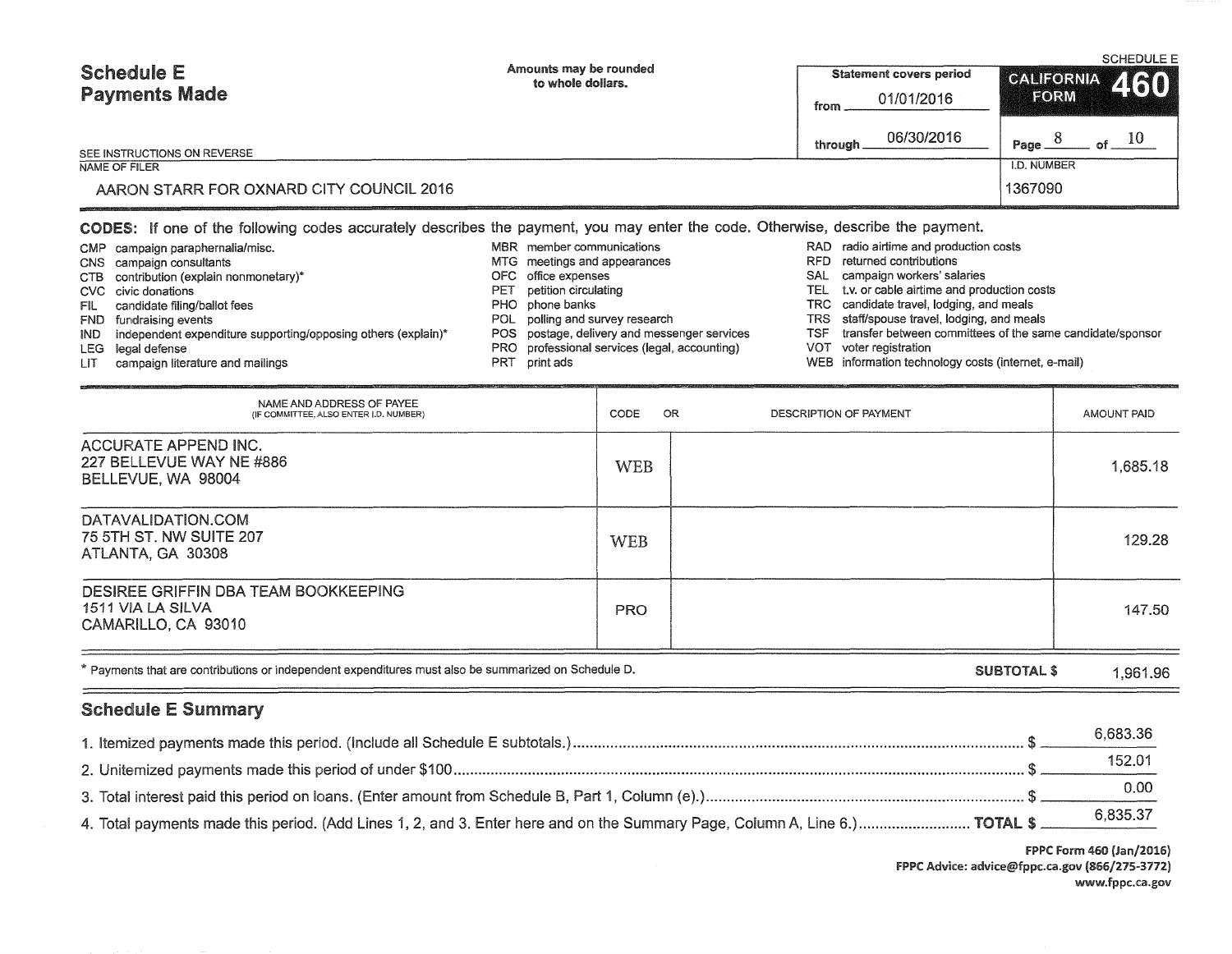| <b>Schedule E</b><br>(Continuation Sheet)                                                                                                                                                                                                                                                                                                | Amounts may be rounded<br>to whole dollars.                                                                                                                                                                                                                                                    |            |           |                                                                                                 | SCHEDULE E (CONT.)<br><b>Statement covers period</b><br><b>CALIFORNIA</b><br>460                                                                                                                                                                                                                                                                                      |                        |               |  |
|------------------------------------------------------------------------------------------------------------------------------------------------------------------------------------------------------------------------------------------------------------------------------------------------------------------------------------------|------------------------------------------------------------------------------------------------------------------------------------------------------------------------------------------------------------------------------------------------------------------------------------------------|------------|-----------|-------------------------------------------------------------------------------------------------|-----------------------------------------------------------------------------------------------------------------------------------------------------------------------------------------------------------------------------------------------------------------------------------------------------------------------------------------------------------------------|------------------------|---------------|--|
| <b>Payments Made</b>                                                                                                                                                                                                                                                                                                                     |                                                                                                                                                                                                                                                                                                |            |           | from                                                                                            | 01/01/2016                                                                                                                                                                                                                                                                                                                                                            |                        | <b>FORM</b>   |  |
| SEE INSTRUCTIONS ON REVERSE                                                                                                                                                                                                                                                                                                              |                                                                                                                                                                                                                                                                                                |            |           | through                                                                                         | 06/30/2016                                                                                                                                                                                                                                                                                                                                                            | Page                   | 9<br>10<br>of |  |
| NAME OF FILER<br>AARON STARR FOR OXNARD CITY COUNCIL 2016                                                                                                                                                                                                                                                                                |                                                                                                                                                                                                                                                                                                |            |           |                                                                                                 |                                                                                                                                                                                                                                                                                                                                                                       | I.D. NUMBER<br>1367090 |               |  |
| CODES: If one of the following codes accurately describes the payment, you may enter the code. Otherwise, describe the payment.                                                                                                                                                                                                          |                                                                                                                                                                                                                                                                                                |            |           |                                                                                                 |                                                                                                                                                                                                                                                                                                                                                                       |                        |               |  |
| CMP campaign paraphernalia/misc.<br>CNS campaign consultants<br>CTB contribution (explain nonmonetary)*<br>CVC civic donations<br>candidate filing/ballot fees<br>FIL<br>FND fundraising events<br>independent expenditure supporting/opposing others (explain)*<br>IND.<br>LEG legal defense<br>LIT<br>campaign literature and mailings | MBR member communications<br>MTG meetings and appearances<br>OFC office expenses<br>petition circulating<br>PET<br>PHO phone banks<br>POL polling and survey research<br>postage, delivery and messenger services<br>POS.<br>PRO professional services (legal, accounting)<br>PRT<br>print ads |            |           | <b>RFD</b><br><b>SAL</b><br>TEL.<br><b>TRC</b><br><b>TRS</b><br><b>TSF</b><br>VOT<br><b>WEB</b> | RAD radio airtime and production costs<br>returned contributions<br>campaign workers' salaries<br>t.v. or cable airtime and production costs<br>candidate travel, lodging, and meals<br>staff/spouse travel, lodging, and meals<br>transfer between committees of the same candidate/sponsor<br>voter registration<br>information technology costs (internet, e-mail) |                        |               |  |
| NAME AND ADDRESS OF PAYEE<br>(IF COMMITTEE, ALSO ENTER I.D. NUMBER)                                                                                                                                                                                                                                                                      |                                                                                                                                                                                                                                                                                                | CODE       | <b>OR</b> |                                                                                                 | DESCRIPTION OF PAYMENT                                                                                                                                                                                                                                                                                                                                                |                        | AMOUNT PAID   |  |
| <b>NATIONBUILDER</b><br>448 S. HILL ST #200<br>LOS ANGELES, CA 90013                                                                                                                                                                                                                                                                     |                                                                                                                                                                                                                                                                                                | <b>WEB</b> |           |                                                                                                 |                                                                                                                                                                                                                                                                                                                                                                       |                        | 4,021.40      |  |
| OAKLAND GROUP, INC.<br>686 S. ARROYO PARKWAY #24<br>PASADENA, CA 91105                                                                                                                                                                                                                                                                   |                                                                                                                                                                                                                                                                                                | <b>WEB</b> |           |                                                                                                 |                                                                                                                                                                                                                                                                                                                                                                       |                        | 700.00        |  |
|                                                                                                                                                                                                                                                                                                                                          |                                                                                                                                                                                                                                                                                                |            |           |                                                                                                 |                                                                                                                                                                                                                                                                                                                                                                       |                        |               |  |
|                                                                                                                                                                                                                                                                                                                                          |                                                                                                                                                                                                                                                                                                |            |           |                                                                                                 |                                                                                                                                                                                                                                                                                                                                                                       |                        |               |  |
|                                                                                                                                                                                                                                                                                                                                          |                                                                                                                                                                                                                                                                                                |            |           |                                                                                                 |                                                                                                                                                                                                                                                                                                                                                                       |                        |               |  |
| Payments that are contributions or independent expenditures must also be summarized on Schedule D.                                                                                                                                                                                                                                       |                                                                                                                                                                                                                                                                                                |            |           |                                                                                                 |                                                                                                                                                                                                                                                                                                                                                                       | <b>SUBTOTAL \$</b>     | 4.721.40      |  |